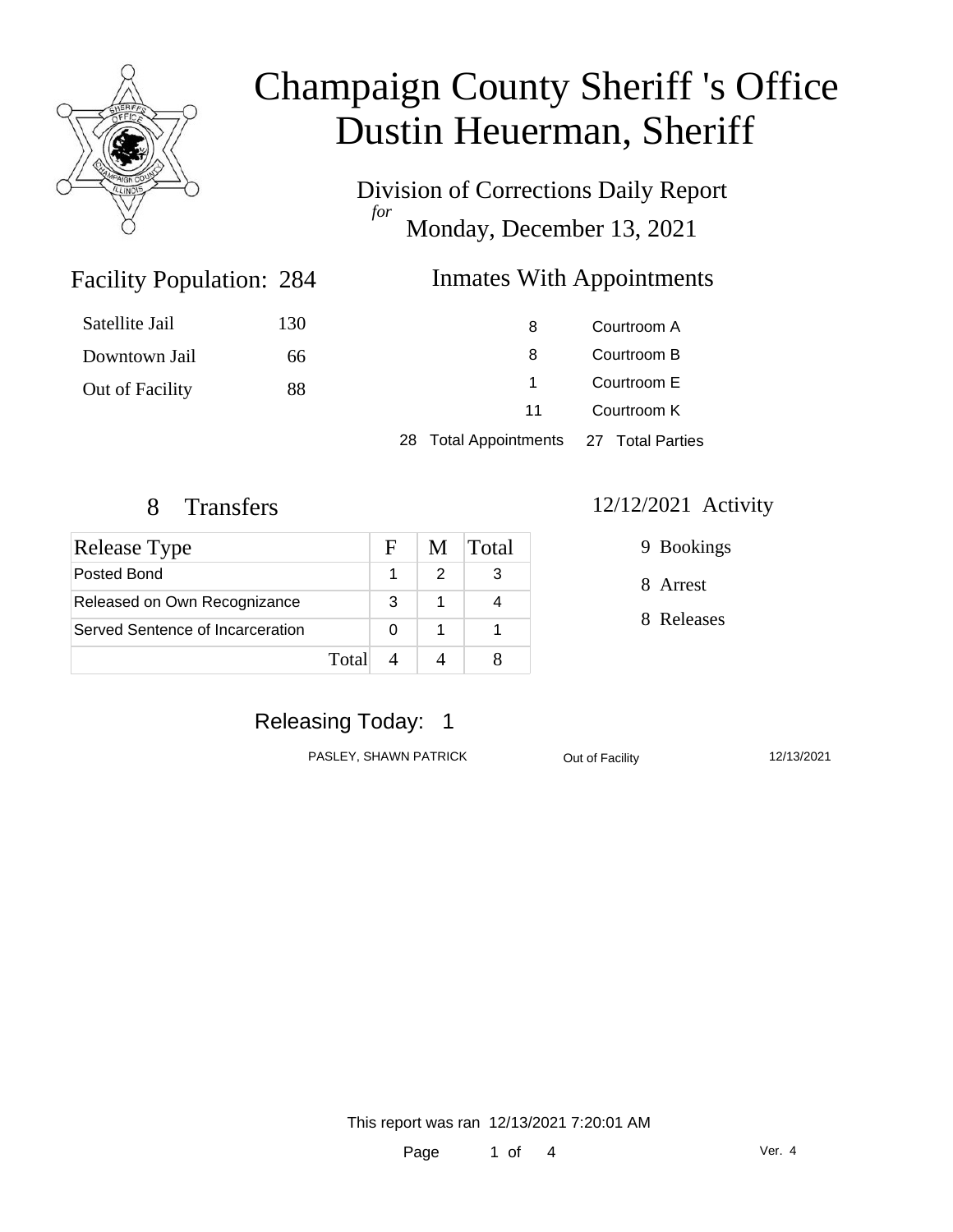

Division of Corrections Daily Report *for* Monday, December 13, 2021

Custody Status Count

Civil Pre-Trial 1

- Electronic Home Dentention 19
	- Felony Arraignment 11
		- Felony Other 5
	- Felony Pre-Sentence 7
		- Felony Pre-Trial 194
	- Felony Pre-Trial DUI 3
	- Felony Sentenced CCSO 4
	- Felony Sentenced IDOC 19
		- Hold Other 3
		- Hold Sentenced CCCC 1
		- Hold Sentenced IDOC 2
	- Misdemeanor Arraignment 3
		- Misdemeanor Other 1
		- Misdemeanor Pre-Trial 2
			- Petition to Revoke 3
			- Remanded to DHS 3
			- Traffic Arraignment 3

Total 284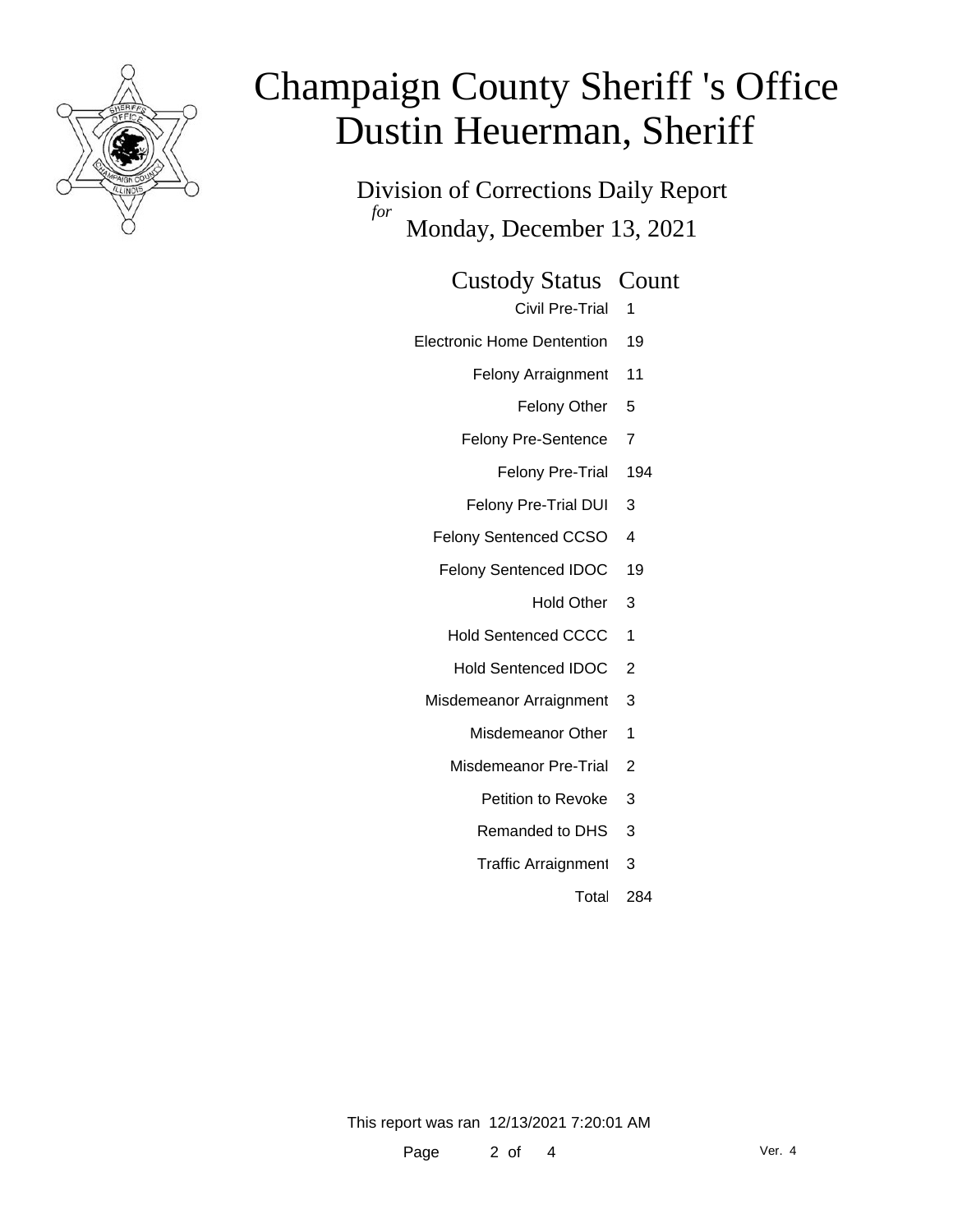

Division of Corrections Daily Report *for* Monday, December 13, 2021

## Inmates With Appointments

| Jailing Party Name              | Location    | Number of Records / Node |
|---------------------------------|-------------|--------------------------|
| <b>BARRY, WILLIE DESMOND</b>    | Courtroom A | 1 / Satellite Jail       |
| BROWN, KYRELL NAJUAN            | Courtroom A | 1 / Satellite Jail       |
| <b>CRAIG, MARCUS DEVEL</b>      | Courtroom K | 1 / Satellite Jail       |
| <b>CROSS, PATRICK DONTRELLE</b> | Courtroom B | 1 / Out of Facility      |
| DOMINGO-CASTANEDA, FRANCISCO    | Courtroom B | 1 / Downtown Jail        |
| DYE, KENNE YAKIEM               | Courtroom B | 1 / Out of Facility      |
| ERVIN, DEIDRA ANN RUTH          | Courtroom K | 1 / Satellite Jail       |
| HENSLER, JOHN WILLIAM, Junior   | Courtroom K | 1 / Satellite Jail       |
| HERRERA, ANDREW WESLEY          | Courtroom A | 1 / Downtown Jail        |
| HOLBROOK, JOHNNIE MATHIS        | Courtroom B | 1 / Out of Facility      |
| HOUSDEN, HANNAH JO              | Courtroom K | 1 / Satellite Jail       |
| HOUSTON, STEVEN CORDELL         | Courtroom A | 1 / Satellite Jail       |
| JOHNSON, ERIC DOMONTE           | Courtroom K | 1 / Satellite Jail       |
| JONES, JOHNNY MONTELL, Junior   | Courtroom K | 1 / Satellite Jail       |
| JONES, JOSHUA LYNN              | Courtroom E | 1 / Downtown Jail        |
| KINTNER, WESLEY J               | Courtroom B | 1 / Satellite Jail       |
| LENOIR, JOHN CHRISTOPHER        | Courtroom B | 1 / Downtown Jail        |
| MARCRUM, JEFFERY LEE            | Courtroom A | 1 / Out of Facility      |
| READUS, LORENZO                 | Courtroom K | 1 / Satellite Jail       |
| RICHARDSON, DEREK WAYNE         | Courtroom K | 1 / Satellite Jail       |
| ROBINSON, LEON SOLOMON          | Courtroom B | 1 / Downtown Jail        |
| SCHINDLER, RICHARD ALLEN        | Courtroom B | 1 / Satellite Jail       |
| THATCH, CALVIN ANTHONY          | Courtroom A | 2 / Out of Facility      |
| TURNER, ROBERT EARL, Senior     | Courtroom K | 1 / Satellite Jail       |
| WADE, ROY LEE                   | Courtroom K | 1 / Satellite Jail       |
| WEIR, CLINTON HOWARD            | Courtroom A | 1 / Satellite Jail       |

This report was ran 12/13/2021 7:20:01 AM